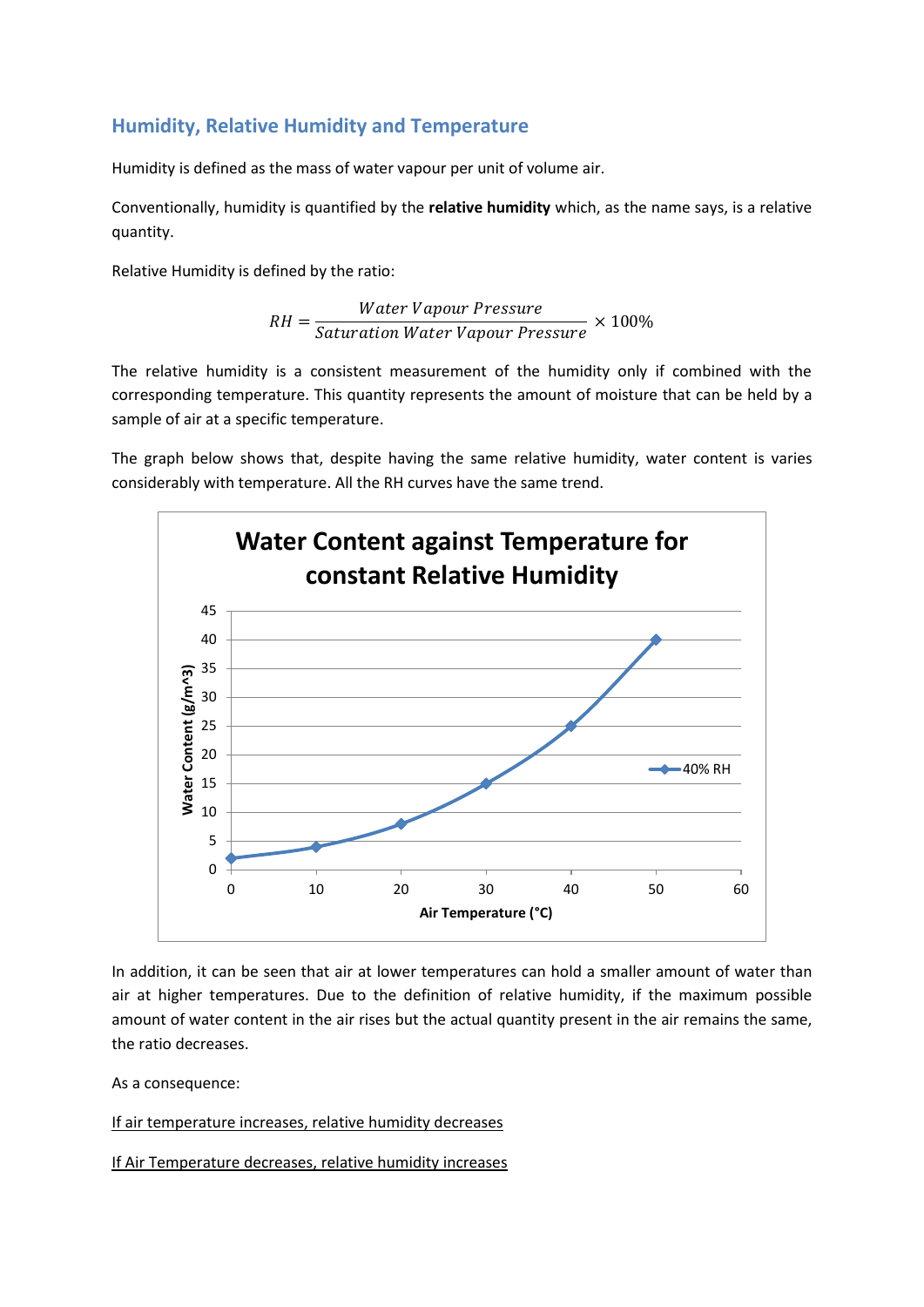## **What is the dewpoint?**

Referring to the definition of dewpoint...

*The dewpoint is the temperature that is reached by cooling a sample of air at constant pressure to produce 100% relative humidity (saturated air).*

When the air is saturated:

#### saturation pressure = actual partial pressure

At the dewpoint, air can no longer hold the water vapour contained in the air, hence visible water will start to appear. At this stage, water coexists at liquid and vapour states. This is defined as "dynamic equilibrium" because the water present in the air is condensing and evaporating at the same rate.

When the temperature decreases further below the dewpoint, there is a change of state and water will deposit on the surfaces in the form of drops and droplets.

When the air is unsaturated (<100% RH), the temperature at dewpoint is lower than the air temperature, whereas when the air gets saturated (100% RH), these two value coincide.

### NOTE: The temperature at dewpoint can never be higher that the air temperature.

For **moisture protection** purposes, the dewpoint is extremely important. If the air temperature and the dewpoint have the same value, condensation tends to form on the surfaces. Formation of condensation is the cause of several systems failure, dramatically reducing the performance and reliability of instruments. In addition, surface moisture leads to formation of corrosion. If we want to avoid this phenomenon and keep a dry environment, the air temperature should be far from the dewpoint.

The picture illustrates some of the most common consequences of the presence of moisture.



**CONDENSATION RUST MOULD**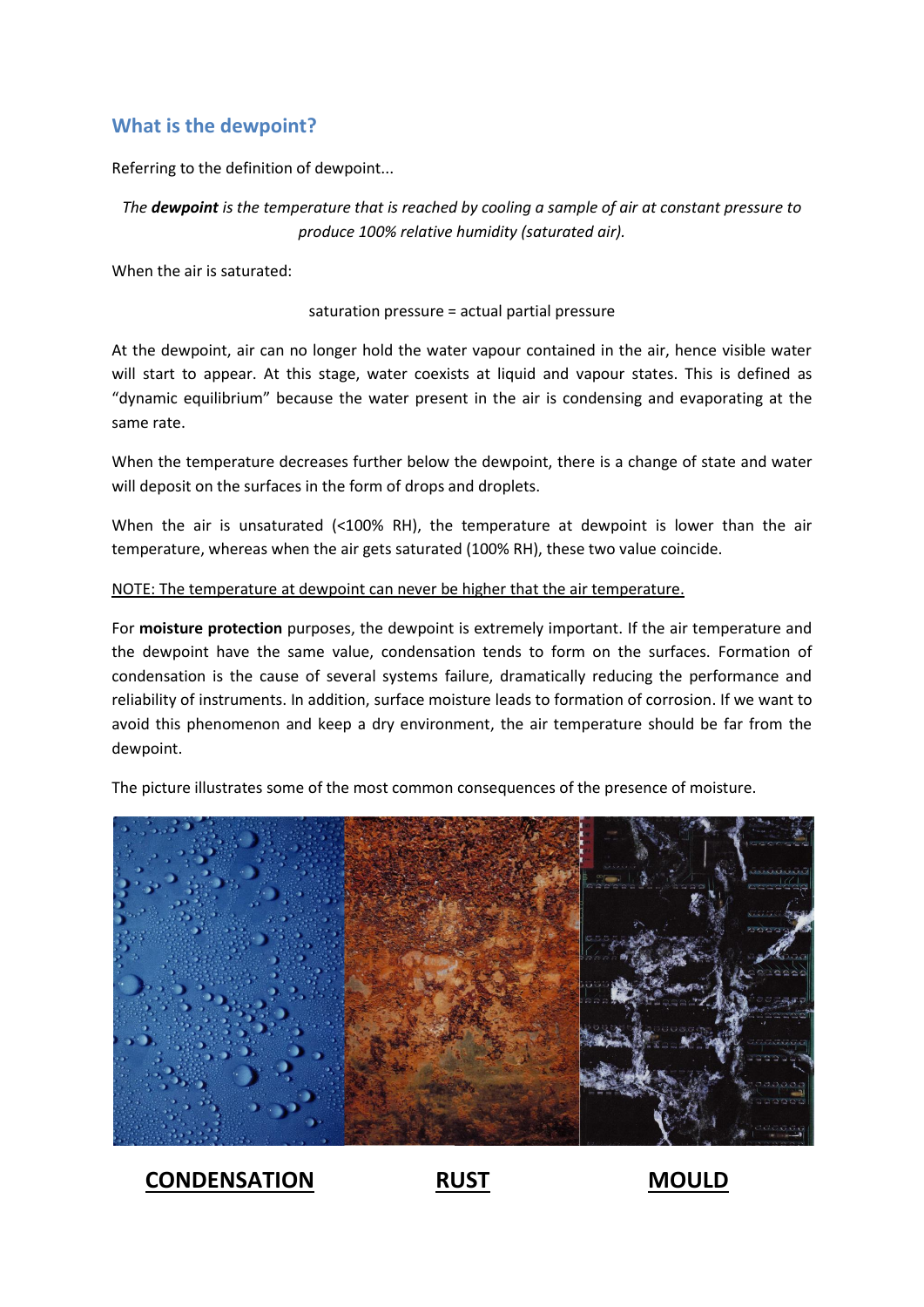An example is provided to summarise all the concepts explained so far.

EXAMPLE 1: How can we calculate the water content  $(g/m<sup>3</sup>)$  and the dewpoint in a sample of air if the air temperature and the relative humidity are known?

> For example, let's find together the water content in grams of 1  $\text{m}^3$  of air at 20 $\textdegree$ C and 60%RH.

> To determine this value we need the **Psychometric Chart of Humid Air**. The Psychometric Chart plots in the same graph temperature, relative humidity and water content.

> For simplicity, we start from the horizontal axis (air temperature) and we look for 20°C (point A). From point A, we raise vertically and we reach the intersection with the curve at 60%RH (point B). The answer is on the correspondent point on the vertical axis (point C), approximately 12  $g/m<sup>3</sup>$ . Therefore, 1  $m<sup>3</sup>$  of air at 20°C and 60%RH contains 12 g of water vapour.

> Finally, to determine the dewpoint in the same conditions, follow the intersection of the 100%RH down vertically to point D. In this case, the dewpoint is approximately 10°C.



NOTE: This can be misleading because we define the relative temperature as a ratio of pressures but here we are talking about water vapour content. These two quantities are proportional, therefore when the amount of water vapour in the air increases, also the pressure exerted by the water vapour increases. Hence, we usually refer to water vapour content instead of water vapour pressure due to the fact that it is a more quantifiable value.